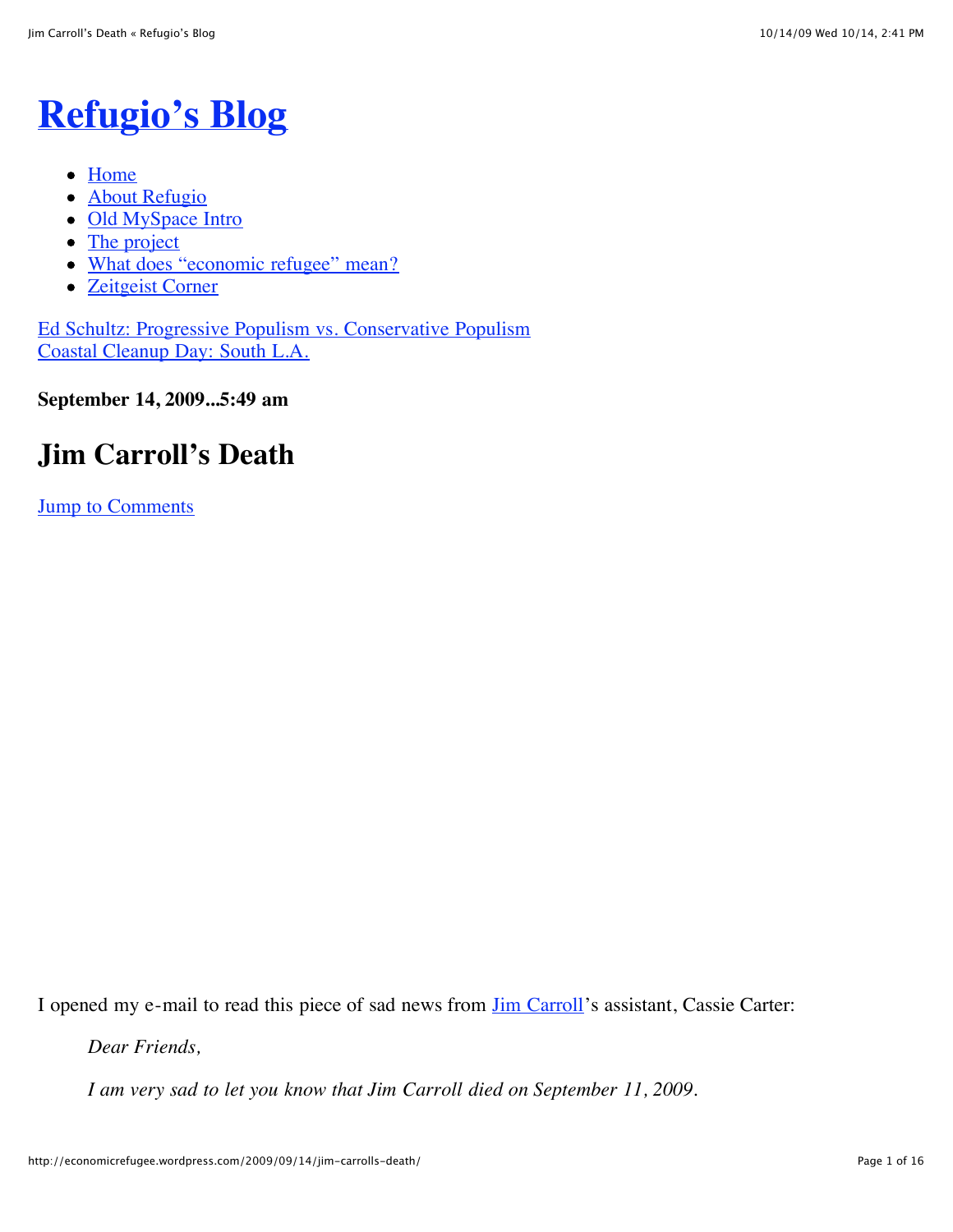*He was at his desk working when he passed away.*

*Plans for memorial services, etc., are still in progress.*

*I will keep you posted as I learn more.*

*I am so sorry to share this news. We will all miss Jim terribly.*

*Sincerely,*

*Cassie Carter*

Like many others, I first came across Jim's work through the movie that depicted his life, "The Basketball Diaries," starring Leonardo DiCaprio (this was prior to Leo exploding into the mega super star that he became and when not too many people knew about him). I remember as a teenager sneaking into the movie theater to watch it (it was rated  $\overline{R}$ ). Afterwards, I went out and bought the copy of the book and read it in like less than a week. When the movie came out, I bought the VHS (which I still have) and showed it to all my friends. It was a film about economic struggles, vices, redemption, growing up, and poetry. I clearly remember how I wanted to be like him: the rebel boy that would find redemption in art. His works inspired me in many ways to write poetry and to explore literature. His artistic image shaped a lot of the personality that I now possess as an adult. He made writing cool for me because he came from the tough slums, from the working class; not from some elitist stuffy sheltered world. He was a symbol to me, a symbol of resilience, fighting spirit, and triumph, amid a life filled with pitfalls, demons, and tragedy.

I always fantasized about meeting Jim Carroll in person. I always hoped that he would come out to Los Angeles so I could meet him, because as a teenager and later on as a young adult I could never dream of having the money to travel to New York. Back then, I was barely making it through, trying to earn some money so I could finish college. I waited and waited but his tour trip to L.A. never came (and if it did come, I never heard about it). In fact, I got so frustrated by that, that I stopped following his appearances as closely as I had in the past. I just gave up and thought "what's the point, he's never going to come to L.A.!" I eventually did make it out to New York (last year, actually), but the thought of trying to catch him on some appearance never crossed my mind because my trip was just too short (basically a weekend). Just shaking his hand would have been gigantic for me … but hey, who knows? Maybe I'll get to meet him in some other dimension should I be so lucky.

To find out more about Jim's amazing work, click on his pic below to go to his official website: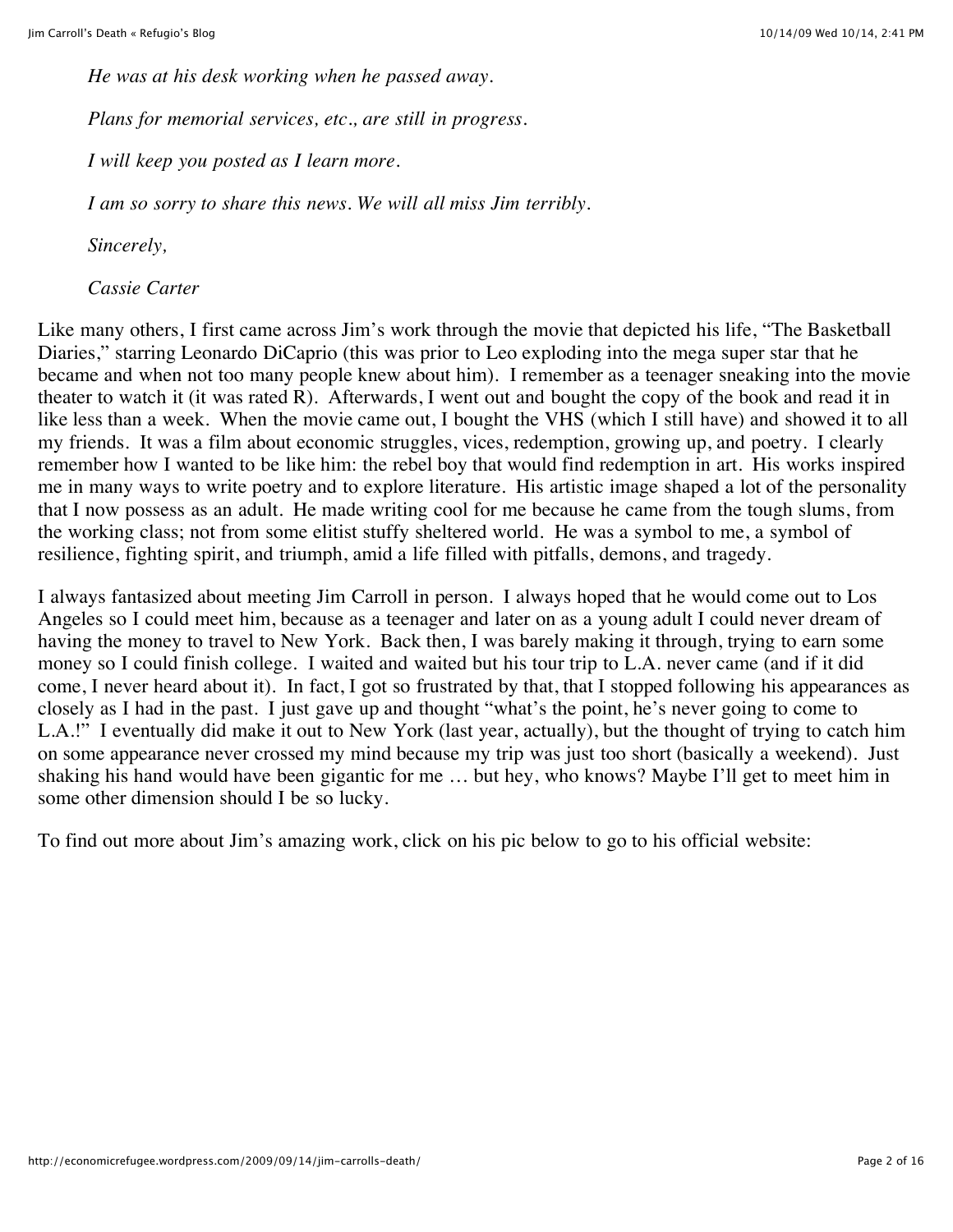

Visit Jim Carroll's website at www.catholicboy.com

Rest in peace Jim Carroll. May the angels be with you. You changed people's lives; you certainly changed mine…

#### **Possibly related posts: (automatically generated)**

• [RIP Punk Poet Jim Carroll](http://www.cinematical.com/2009/09/14/rip-punk-poet-jim-carroll)

#### [4 Comments](http://economicrefugee.wordpress.com/2009/09/14/jim-carrolls-death/#comments)

Filed under [RIP](http://en.wordpress.com/tag/rip/)

[Tags: book, Cassie Carter, drugs, growing up, Jim Carroll, Jim](http://en.wordpress.com/tag/the-basketball-diaries/)['](http://en.wordpress.com/tag/jims-death/)[s death, movies, poetry, teenager, The](http://en.wordpress.com/tag/the-basketball-diaries/) **Basketball Diaries** 

# **[4 Comments](http://economicrefugee.wordpress.com/2009/09/14/jim-carrolls-death/#comments)**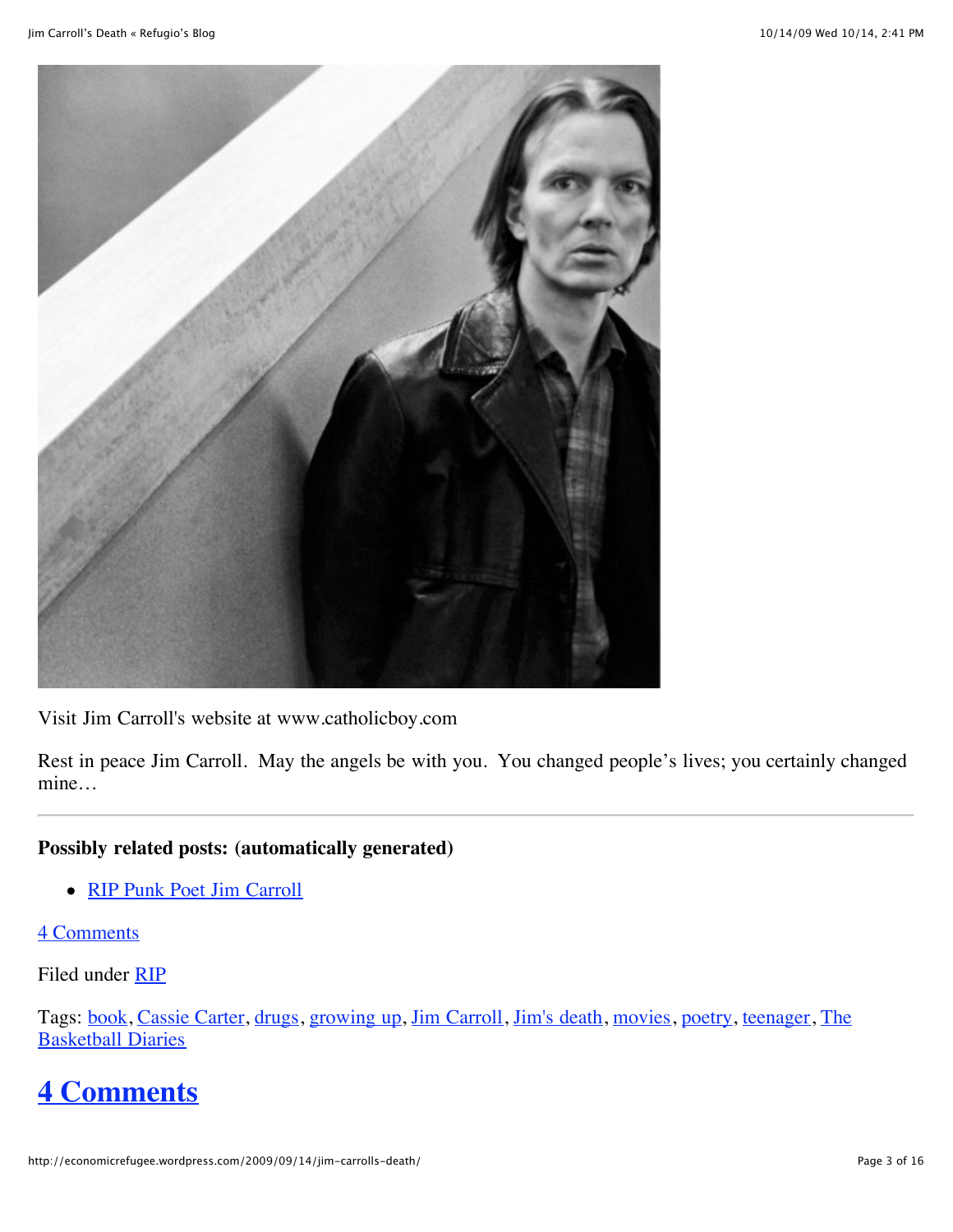

Jeremy Foster [September 14, 2009 at 4:33 pm](http://economicrefugee.wordpress.com/2009/09/14/jim-carrolls-death/#comment-121)

This is tragic for those who followed his life and work. I was really looking forward to his novel.



Heather [September 14, 2009 at 9:53 pm](http://economicrefugee.wordpress.com/2009/09/14/jim-carrolls-death/#comment-122)

Wait, you were on the discussion list too? I was on it from the beginning till about a year and a half ago. Small e-world. Anyway, I got the same email from Cassie. My heart sank. Any time I go into a book or record store I always look for JC's work first. When I finally found a copy of Book of Nods in Berekley over the summer I was ecstatic, like I had to buy it right then and there before it slipped from view.

I had heard of him not long before the movie came out, references, things like that, but nothing was really in print. My mom took me to see it, trying to use it as an opportunity to talk about addiction. What it did do was speak to me about all the beauty in the world, about how reality is as interesting as what you say about it. I love the themes of redemption, purity, I love his sense of humor and use of historic imagery.

I always wanted to see him in LA, too. I remember I was at this shitty coffeehouse on Ventura around 2000 and I picked up an LA Weekly. I saw an announcement that he was performing at McCabe's….two days ago. Nooooo! I guess it was my only chance...

Jim Carroll was a tremendous influence on so many people. He will be missed. I hope the novel is finally released. I can't wait to read it.



[reg825](http://www.economicrefugee.wordpress.com/) [September 14, 2009 at 10:25 pm](http://economicrefugee.wordpress.com/2009/09/14/jim-carrolls-death/#comment-123)

Yeah I was on the discussion list ... I replied to Cassie one time & I remember asking when Jim was going to be in L.A. next and she replied right back, saying that she wasn't sure and that if I heard anything to let her know … LOL. I was like "wait, but your his assistant" … I feel like a piece of me went up to the other side with Jim.

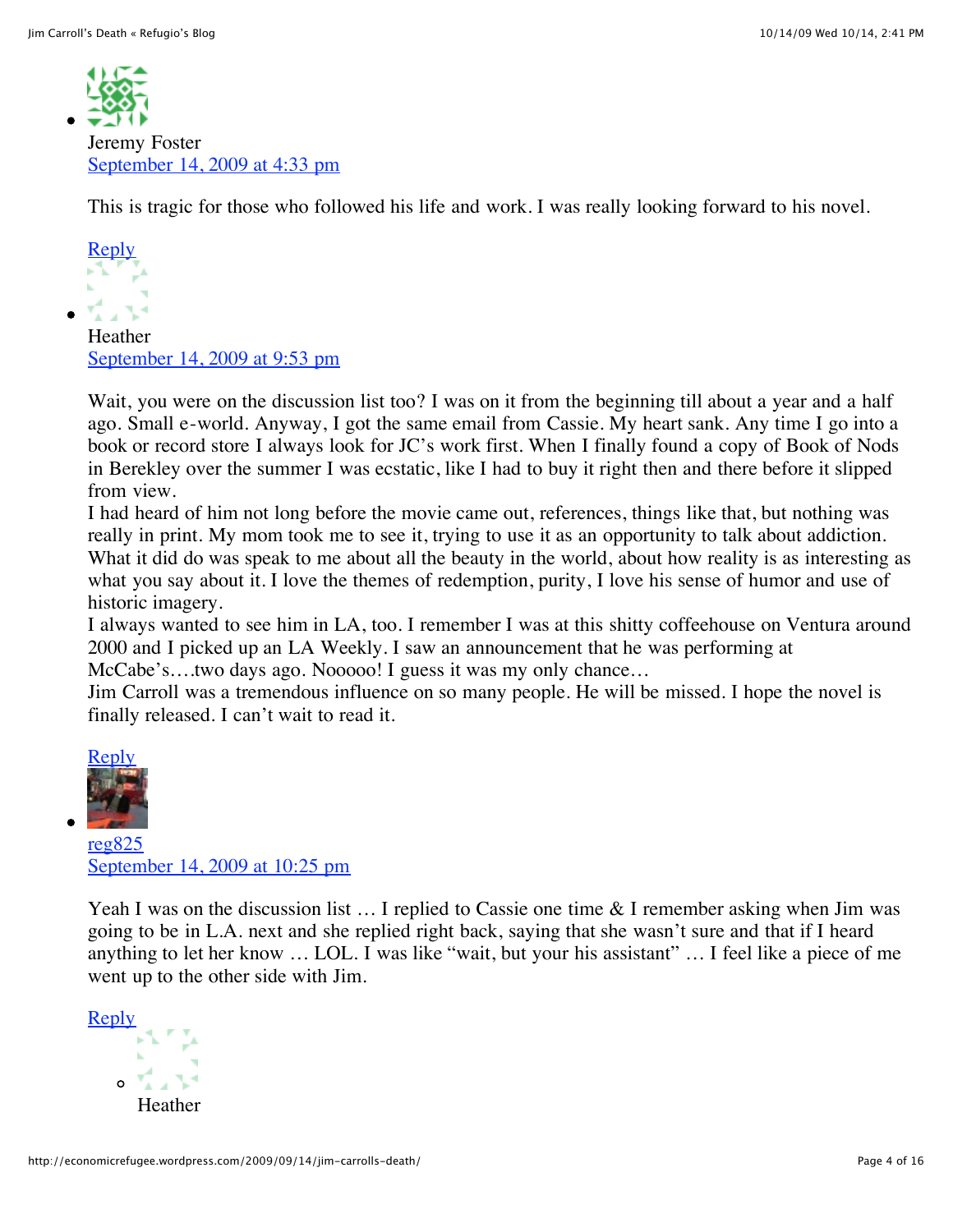[September 14, 2009 at 11:02 pm](http://economicrefugee.wordpress.com/2009/09/14/jim-carrolls-death/#comment-124)

me too.

**[Reply](http://economicrefugee.wordpress.com/2009/09/14/jim-carrolls-death/?replytocom=124#respond)** 

# **Leave a Reply**

Name (required) E-mail (will not be published) (required) Website

Submit Comment

Notify me of follow-up comments via email.

# **Refugio's favorite quote from the Bible:**



"When an alien resides with you in your land, you shall not oppress the alien. The alien who resides with you shall be to you as the citizen among you; you shall love the alien as yourself, for you were aliens in the land of Egypt: I am the Lord your God." -Leviticus 19.33-25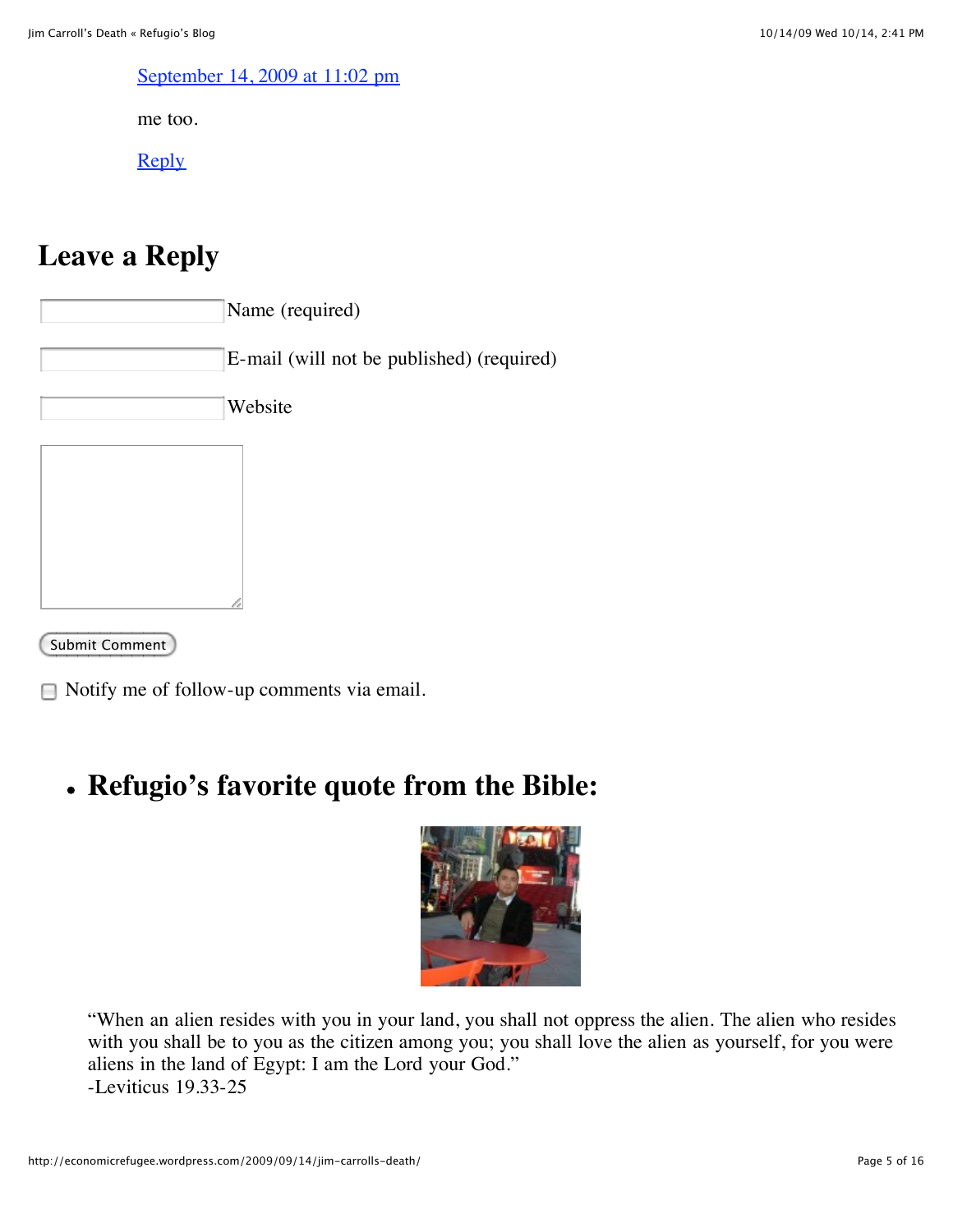#### **[Project Economic Refugee on Twitter](http://twitter.com/economicrefugee)**

- $\circ$  [@mollytics](http://twitter.com/mollytics) You're welcome of course :-)  $\frac{1 \text{ day ago}}{1 \text{ day ago}}$
- o RT [@AriMelber](http://twitter.com/AriMelber) BREAKING: New GQ Power 50 released; Progressives, Bloggers Make GQ's New Washington Power List<http://bit.ly/1390yT> @[thenation](http://twitter.com/thenation) [1 day ago](http://twitter.com/economicrefugee/statuses/4839441063)
- o RT [@JeffersonObama](http://twitter.com/JeffersonObama) hate-monger Lou Dobbs Off To Fox News Watch. Lou Dobbs quitting CNN – again?<http://tr.im/BFih> [1 day ago](http://twitter.com/economicrefugee/statuses/4839217314)
- o RT [@bradbaumn](http://twitter.com/bradbaumn) @[mollytics](http://twitter.com/mollytics) [@nerdette](http://twitter.com/nerdette) @[robinmarty](http://twitter.com/robinmarty) My Insurance Company Says Being Pregnant Is An "Unhealthy Lifestyle"<http://retwt.me/S5Gc> [1 day ago](http://twitter.com/economicrefugee/statuses/4839162270)
- [@buzzflash](http://twitter.com/buzzflash) loving your work Buzzflash :-) [2 days ago](http://twitter.com/economicrefugee/statuses/4812190047)

# **Facebook Fan Page**

[Project Economic Refugee](http://www.facebook.com/pages/Project-Economic-Refugee/147428236408)

| facebook                                                     |
|--------------------------------------------------------------|
| Name:<br>Project Economic<br>Refugee                         |
| Status:<br>Remembering 9/11<br>& honoring<br>America through |
|                                                              |

Fans: 30 [Promote Your Page Too](http://www.facebook.com/business/dashboard/)

# **Recent Comments**

- Heather on [Jim Carroll's Death](http://economicrefugee.wordpress.com/2009/09/14/jim-carrolls-death/#comment-124)
- [reg825](http://www.economicrefugee.wordpress.com/) on [Jim Carroll's Death](http://economicrefugee.wordpress.com/2009/09/14/jim-carrolls-death/#comment-123)
- Heather on [Jim Carroll's Death](http://economicrefugee.wordpress.com/2009/09/14/jim-carrolls-death/#comment-122)
- Jeremy Foster on [Jim Carroll's Death](http://economicrefugee.wordpress.com/2009/09/14/jim-carrolls-death/#comment-121)
- [Ed Schultz: Progressive Populism vs. Conservative Populism « Refugio's Blog on When](http://economicrefugee.wordpress.com/2009/03/22/when-negatives-assert-and-reinforce/#comment-118) negatives assert and reinforce

# **Recent Posts**

- [Latinos on water](http://economicrefugee.wordpress.com/2009/10/11/latinos-on-water/)
- [Coastal Cleanup Day: South L.A.](http://economicrefugee.wordpress.com/2009/09/21/coastal-cleanup-day-south-l-a/)
- [Jim Carroll's Death](http://economicrefugee.wordpress.com/2009/09/14/jim-carrolls-death/)
- [Ed Schultz: Progressive Populism vs. Conservative Populism](http://economicrefugee.wordpress.com/2009/09/07/ed-schultz-progressive-populism-vs-conservative-populism/)
- [The American Plan](http://economicrefugee.wordpress.com/2009/08/31/the-american-plan/)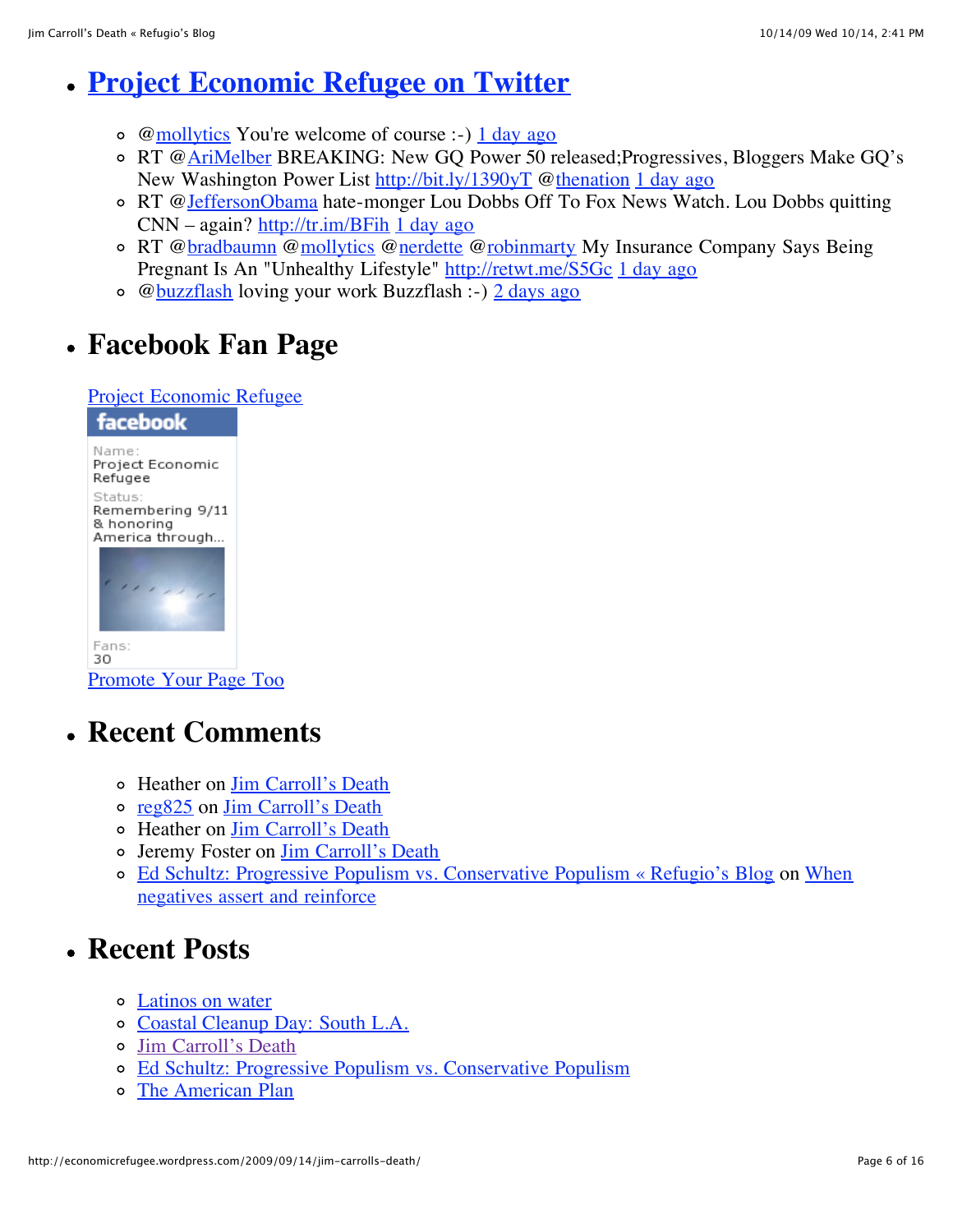# **Blogroll**

- ["Project Economic Refugee" on Twitter](http://twitter.com/economicrefugee)
- ["Project Economic Refugee" Facebook Cause](http://apps.facebook.com/causes/51749?m=de0957a2)
- ["Project Economic Refugee" on MySpace.](http://www.myspace.com/economicrefugee)
- [America's Voice Online](http://www.americasvoiceonline.org/)
- [Faithful America](http://www.faithfulamerica.org/)
- o [Heal the Bay's blog in Spanish](http://www.htblatino.blogspot.com/)
- [My Undergrad Thesis: "The Changing Face of the U.S. Military Culture"](http://www.geocities.com/rmata825/Changing_Face_Military_Culture_Thesis.htm)
- [Presente.Org](http://www.presente.org/)
- [Truth in Immigration](http://www.truthinimmigration.org/Home.aspx)

# **[FaithInPublicLife.org](http://blog.faithinpubliclife.org/mt/mt-atom.cgi/weblog/blog_id=5)**

- o [Religious communities: Fight poverty with green jobs](http://faithinpubliclife.org/content/news/2009/10/religious_communities_fight_po.html) October 14, 2009 October 13, 2009 Fighting poverty is an important goal of the Jewish Council for Public Affairs; so is protecting the environment. The umbrella group, which brings together the major synagogue movements, several national organizations and local Jewish communities across North America, is taking on both issues in one fell swoop this week with its s […] *Kristin*
- [Climate Change: Debated Here, Devastating Elsewhere](http://faithinpubliclife.org/content/news/2009/10/climate_change_debated_here_de.html) October 14, 2009

October 14, 2009 Climate change affects us all, but its impact varies vastly from place to place. In response to ominous reports of global warming, many of us make lifestyle adjustments: we commute via mass transportation, buy local food, conserve energy, help to "green" our congregations, and just generally monitor our carbon footprints. […] *Louisa*

[Senate Panel to Move on Climate Bill](http://faithinpubliclife.org/content/news/2009/10/senate_panel_to_move_on_climat.html) October 14, 2009

October 13, 2009 So says Sen. Barbara Boxer (D-Calif.), head of the Environment and Public Works Committee, who announced this afternoon that the panel will hold hearings on Boxer's climate change bill over the course of three days later this month. The announcement is good news for environmentalists, who watched House lawmakers pass a compre […] *Kristin*

# **[Christians for Comprehensive Immigration Reform](http://faithandimmigration.org/blog)**

[Love Casts Out Fear, Not Immigrants - José Morales](http://faithandimmigration.org/blog/love-casts-out-fear-not-immigrants-jos%C3%A9-morales) October 14, 2009

What is at the core of the immigration issue? What is the driving force of the debate? I say it is fear. What's at the core of the debate, in my opinion, is a cultural fear that grows out of cultural hegemony and cultural idolatry. Namely, the fear comes from the "threat" of having large numbers of immigrants who refuse to assimilate easily, in a country whe [...] *admin*

[Restrictionist Group Uses Bible to Condemn Immigrants - Seth Hoy](http://faithandimmigration.org/blog/restrictionist-group-uses-bible-condemn-immigrants-seth-hoy) October 13, 2009 For many years now, religious leaders and diverse faith groups have contributed much to the ongoing immigration debate. Grounded in faith and good works, the faith community has been and continues to be steadfast in their outreach to immigrants through a myriad of support and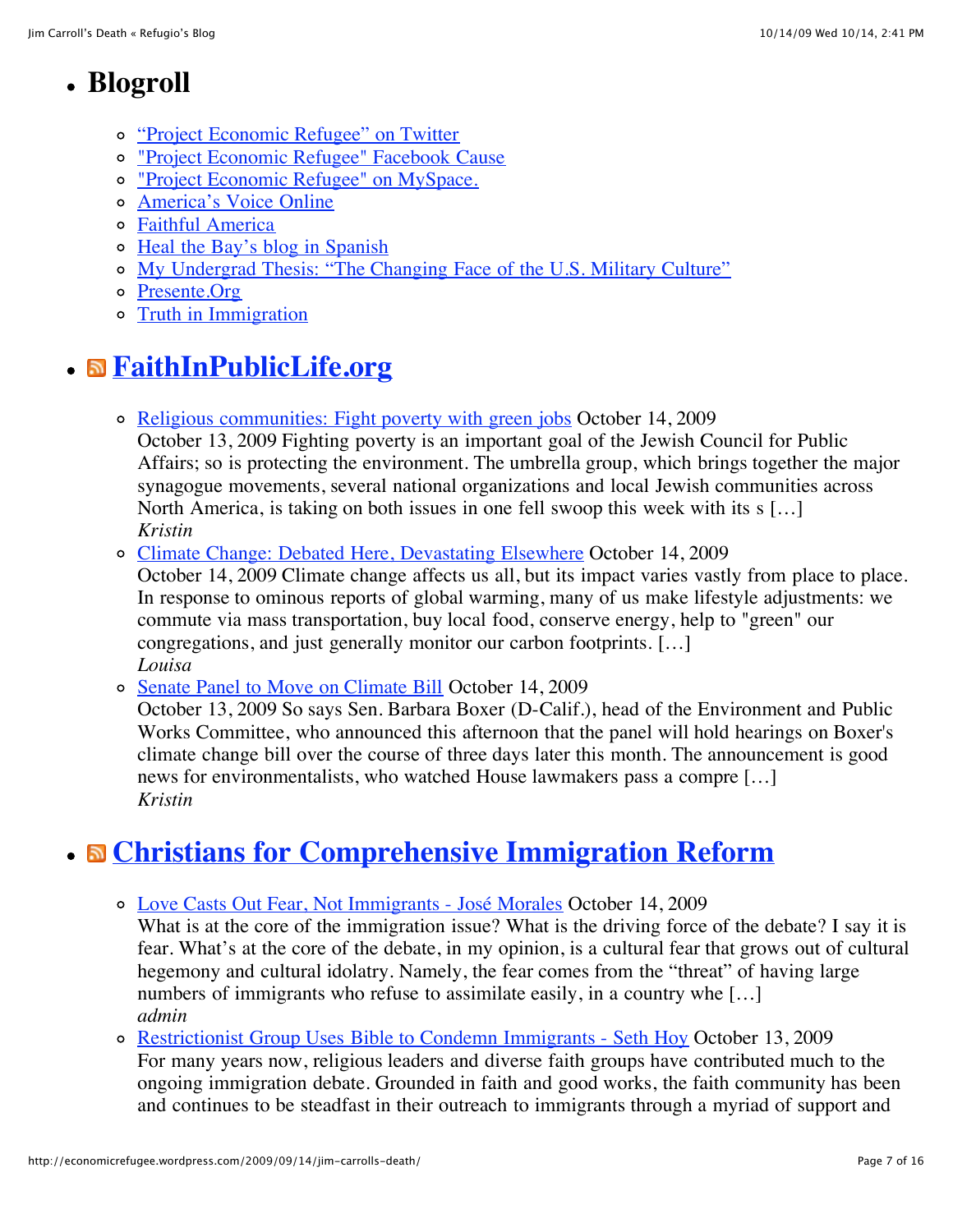service programs, faith r [...] *admin*

[Notorious Arizona Sheriff has Federal Immigration Enforcement Role Revoked - Ian Danley](http://faithandimmigration.org/node/269) October 9, 2009

Living in Maricopa County, Arizona, we are used to seeing our Sheriff, Joe Arpaio, in the headlines, even national ones. Staying in the public purview seems to be a large part of his perceived duties as our county's top law enforcement official. read more *admin*

# **[MediaMatters.org on Immigration](http://mediamatters.org/)**

- o [It's time to drop Lou Dobbs: A call to action](http://mediamatters.org/blog/200909150031) September 15, 2009
- [CNN "conspiracy theorist" Lou Dobbs discredits his network -- one wild claim at a time](http://mediamatters.org/research/200907230035) July 23, 2009

Lou Dobbs has repeatedly used his CNN show and his radio show to spread discredited theories and wild claims -- his attention to which jeopardizes CNN's credibility.

[Non-"biased" Fox Nation relabels immigration bill as "Amnesty Bill"](http://mediamatters.org/blog/200907090010) July 9, 2009

# **[Change.Org](http://www.change.org/causes)**

o [New Report: Breaking the Immigration Stalemate](http://immigration.change.org/blog/view/new_report_breaking_the_immigration_stalemate)

It seems like a busy week for immigration reform as everyone is simply coming out with their own set of principles and policy proposals. After Charles Schumer (D-NY) revealed his seven pillars in June but failed to deliver a bill by Labor Day, Representative Luis Gutierrez went ahead with his own set of principles and he promises a bill by the end of Novembe […] *Prerna Lal*

o [Saudi Arabia Demand Aid Should We Curb Oil Addiction](http://globalwarming.change.org/blog/view/saudi_arabia_demand_aid_should_we_curb_oil_addiction)

A world where ski slopes are built in the desert, where the world is curbing it's addiction to oil, and where Gulf states fear going bankrupt. This is not science-fiction. This week Saudi Arabia has been looking for allies and asking for guarantees of financial assistance if a new climate pact cuts the use of fossil fuels. This despite the Internation […] *Mike Smith*

[Blog Action Day for Climate Change -- Tomorrow!](http://animalrights.change.org/blog/view/blog_action_day_for_climate_change_--_tomorrow)

Animal-friendly bloggers, may I have your attention for a moment? I promise it's important. If you haven't heard already, tomorrow is Blog Action Day 2009, and this year's issue is climate change. I'm guilty of not pointing this out sooner, but better late than never, right? Thousands of bloggers from around the world are going to be writ […] *Stephanie Ernst*

# **[CurrentTV](http://current.com/?xid=RSSfeed)**

[Saudis want to charge US for reducing oil usage](http://current.com/items/91176993_saudis-want-to-charge-us-for-reducing-oil-usage.htm?xid=RSSfeed) October 14, 2009

If you thought the executives at Goldman Sachs were the kings of backroom finance, think again. Goldman Sachs, meet Saudi King Abdullah. A new gambit by the oil-dealing kingdom would have Western oil guzzlers paying for using less oil. Sounds like the opposite of reality,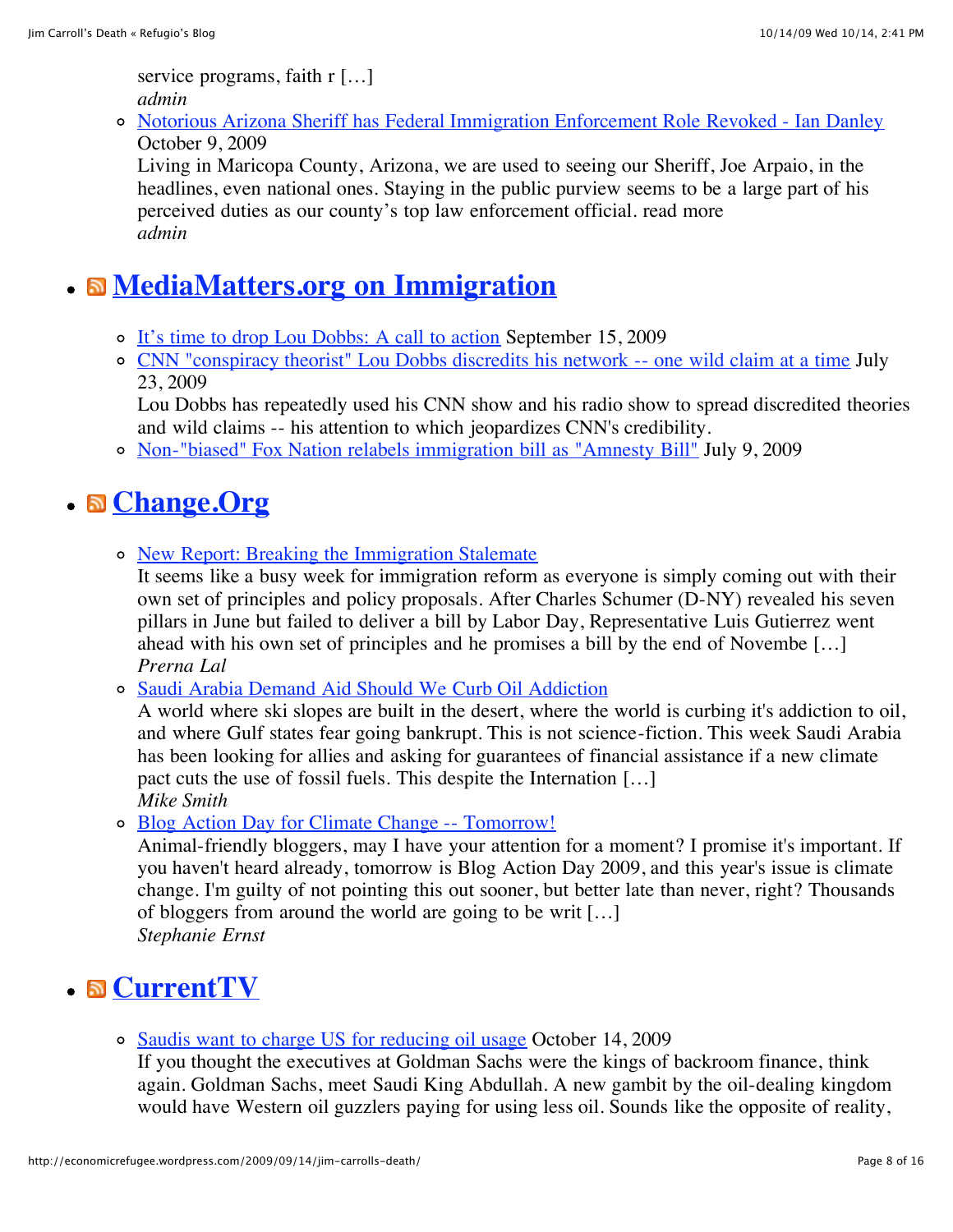you say? The Saudis say it's the only way they'll be able to afford he […]

- [Embedded, Featuring Lykke Li, Is Coming October 14th](http://current.com/items/90577553_embedded-featuring-lykke-li-is-coming-october-14th.htm?xid=RSSfeed) August 1, 2009 Current Music Presents: Embedded is a six part special that puts you on the ground and behind the scenes with unrivaled access to your favorite musicians. We've traveled the world, going beyond performances to bring you the most intimate and unfiltered moments in artists' lives.
	- When others stop the cameras, we capture the real story of today [...]
- [Vanguard Season Preview](http://current.com/items/91123162_vanguard-season-preview.htm?xid=RSSfeed) October 8, 2009 Vanguard correspondent Adam Yamaguchi previews the upcoming season of Vanguard and takes a look back at some of the best Vanguard stories. The new season premieres Oct. 14 at 10/9c with "The OxyContin Express", a powerful one-hour documentary on prescription drug abuse. \*\*\*Vanguard is Current TV's original documentary series. Led by cor […]

# **[AlterNet.org on Immigration](http://www.alternet.org/)**

- o [Immigrant Detainees Staging Hunger Strikes to Protest Deplorable Confinement](http://feeds.feedblitz.com/~/790116/q0ctl/alternet_immigration~Immigrant-Detainees-Staging-Hunger-Strikes-to-Protest-Deplorable-Confinement) August 7, 2009 The South Louisiana Correctional Center has seen five hunger strikes in one month, as detainees are denied medical care and access to legal libraries. *Aura Bogado, AlterNet*
- [Border Wall Successfully Halting Immigration \(of Wildlife\)](http://feeds.feedblitz.com/~/776442/q0ctl/alternet_immigration~Border-Wall-Successfully-Halting-Immigration-of-Wildlife) August 5, 2009 Those who wish to secure America's borders from ocelots, pronghorn antelopes, gray wolves, and bighorn sheep scored a victory this month. *Eoin O'Carroll, Christian Science Monitor*
- [Right-Wingers Are Stirring Up Xenophobia to Swiftboat Health Reform A](http://feeds.feedblitz.com/~/761004/q0ctl/alternet_immigration~RightWingers-Are-Stirring-Up-Xenophobia-to-Swiftboat-Health-Reform)ugust 4, 2009 Misleading people is really the only option for those bent on killing the reform movement. *Joshua Holland, AlterNet*

#### **B** [Heal the Bay en Español](http://htblatino.blogspot.com/)

o [KOOZA, Cirque du Soleil](http://htblatino.blogspot.com/2009/10/kooza-cirque-du-soleil.html) October 9, 2009

¿Ya te enteraste? El famoso espectáculo Cirque du Soleil ha llegado al condado de Los Angeles. Para Heal the Bay, es un honor tenerlos aquí ya que la compañía de Cirque du Soleil estará como anfitrión para un evento que se llevará a cabo especialmente para el beneficio de Heal the Bay y de la fundación ONE DROP.Si no conoces el Cirque du Solei, pues nada más […]

*noreply@blogger.com (Reg825)*

[¿Te gustaría ser un\(a\) embajador\(a\) para Heal the Bay?](http://htblatino.blogspot.com/2009/10/te-gustaria-ser-un-embajador-de-heal.html) October 9, 2009

¡Diviértete participando en nuestros programas de embajadores! Foto: mesa de exposición para representar a Heal the Bay en el Festival de la Gente del 2008.Orientación del mes de octubre para nuevos voluntarios y embajadores de Heal the BayFecha: 12 de octubre 2009 de 7:00pm-9:00pm Lugar: Iglesia de San Miguel, 1016 W. Manchester Ave., Los Angeles, CA 90044 […] *noreply@blogger.com (Reg825)*

[Aviso de Prensa: DIA DE LIMPIEZA COSTERA](http://htblatino.blogspot.com/2009/09/aviso-de-prensa-dia-de-limpieza-costera.html) September 16, 2009 Voluntarios en la Limpieza del 2008 en Los Angeles. Foto por Frankie Orrala.RESIDENTES DE LOS ANGELES SE MOBILIZAN PARA EL DIA DE LIMPIEZA COSTERAHeal the Bay busca voluntarios el 19 de septiembre para restaurar las 5 peores vías navegables que están llenas de basuraSANTA MONICA, CA (Jueves, 10 de septiembre 2009) – Heal the Bay publicó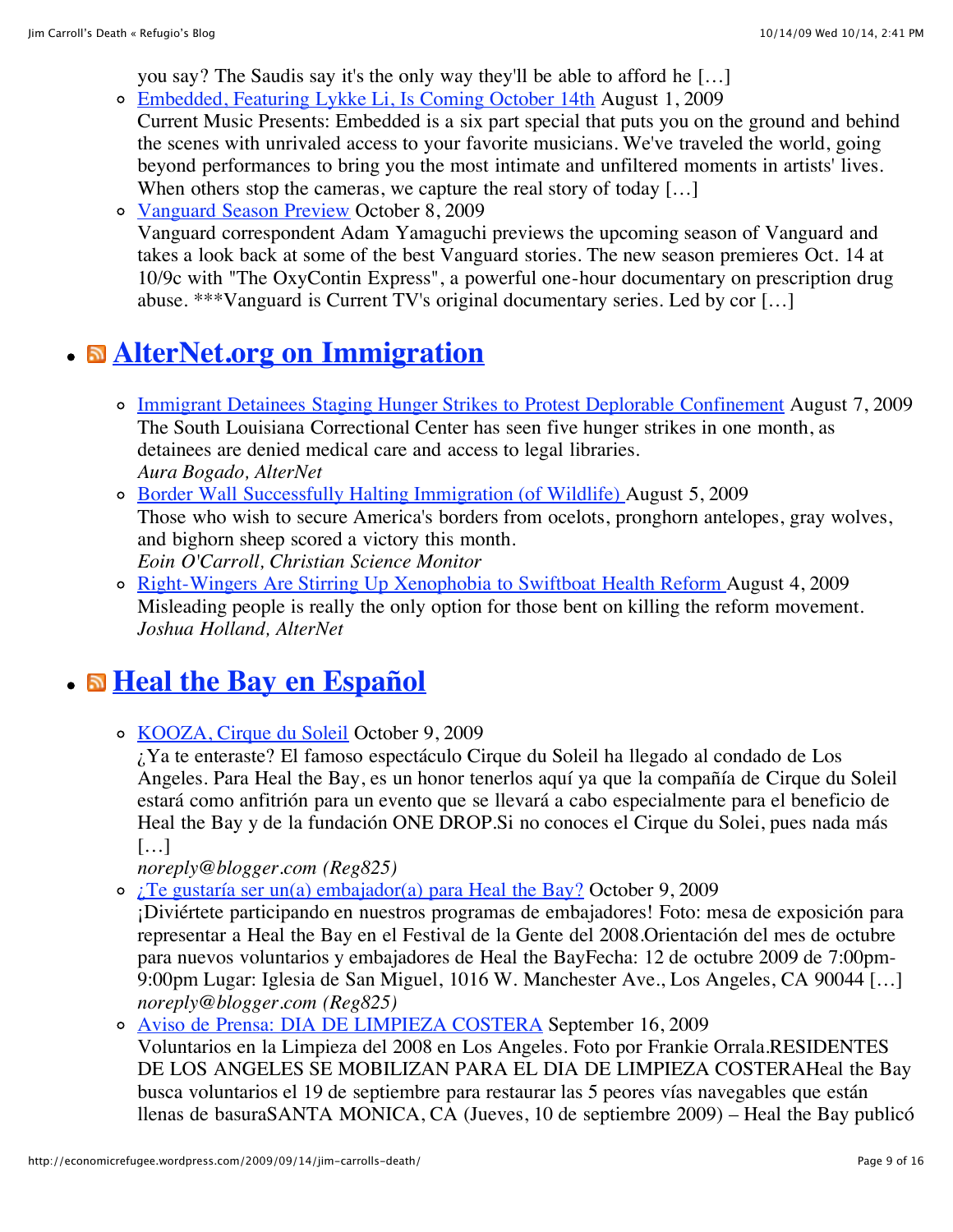hoy su lista inaugur […] *noreply@blogger.com (Reg825)*

# **[Big Eddie Schultz's Blog](http://www.wegoted.com/blog/)**

- o [The OpEd: What's next on the health reform agenda?](http://www.wegoted.com/blog/blog-details2.asp?BID=190) October 13, 2009 Ed Schultz says the final tally was 14-9 in favor of the Baucus bill, with all but 1 Republican voting against it.
- o [The OpEd: Is the insurance industry on the attack?](http://www.wegoted.com/blog/blog-details2.asp?BID=189) October 12, 2009 Ed Schultz says don't believe a word in the report that says premiums will go up with the Senate Finance Committee bill.
- o [The OpEd: Why is the GOP outraged over Obama Nobel Prize?](http://www.wegoted.com/blog/blog-details2.asp?BID=188) October 9, 2009 Visit msnbc.com for Breaking News, World News, and News about the Economy

# **[Stephanie Miller](http://www.stephaniemiller.com/)**

o [W 10-14-09 Bumper Music](http://www.stephaniemiller.com/2009/10/14/w-10-14-09-bumper-music/) October 14, 2009

HOUR 1 :20 – Sanctify Yourself – Simple Minds :24 – Story Of My Life – Social Distortion :29 – Sledgehammer – Peter Gabriel :33 – She Sells Sanctuary – The Cult :45 – Shut Up & Drive – Rihanna :49 – Take The Skinheads Bowling – Camper Van Beethoven :58 – Regret – New Orde […]

*ProducerChris*

[LiveBlog for Wednesday, October 14, 2009](http://www.stephaniemiller.com/2009/10/14/liveblog-for-wednesday-october-14-2009/) October 14, 2009

• Rev. Jim Wallis, founder of Sojourners, calls in at 6:30am Pacific to talk about the importance of health care reform. • Karl Frisch, Senior Fellow at Media Matters for America, calls in at 7:05am Pacific to co-host "Right Wing World." • Hal Sparks joins the Mooks in studio in L.A. at 8am Pacific for "Humpdays with Hal." • Rep. John Sarbanes [...] […] *ProducerChris*

# **[Rachel Maddow's Blog](http://airamerica.com/sitenews/)**

[WATCH: How The Media Failed ACORN](http://airamerica.com/therachelmaddowshow/blog/09-25-2009/watch-how-media-failed-acorn/)

Rachel Maddow takes a look at the manufactured myths about ACORN and how easily the mainstream media - not just the right wing media - was led into reporting falsehoods.

[Are Republicans Encouraging Political Violence?](http://airamerica.com/therachelmaddowshow/blog/09-18-2009/are-republicans-encouraging-poilitical-violence/) When Speaker of the House Nancy Pelosi made an emotional plea to Republican leaders to help quell the hateful and potential violent political rhetoric that the conservative base currently relying on, the response from the right was chilling. Minority Leader John Boehner, attempting to justify the hostile environment said that the American people are "s […]

o [Rachel Maddow: Will Health Care Fail Sink Dems in 2010? \(VIDEO\)](http://airamerica.com/therachelmaddowshow/blog/09-04-2009/rachel-maddow-will-health-care-fail-sink-dems-in-2010-video/) Will President Obama's address at next weeks joint session of Congress be enough to push through a respectable health care reform bill? Rachel Maddow welcomes Congressman Anthony Weiner (D-NY) to discuss the possible 2010 election troubles Democrats may find themselves dealing with if they fail to close the deal on health care. Watch the full clip after […]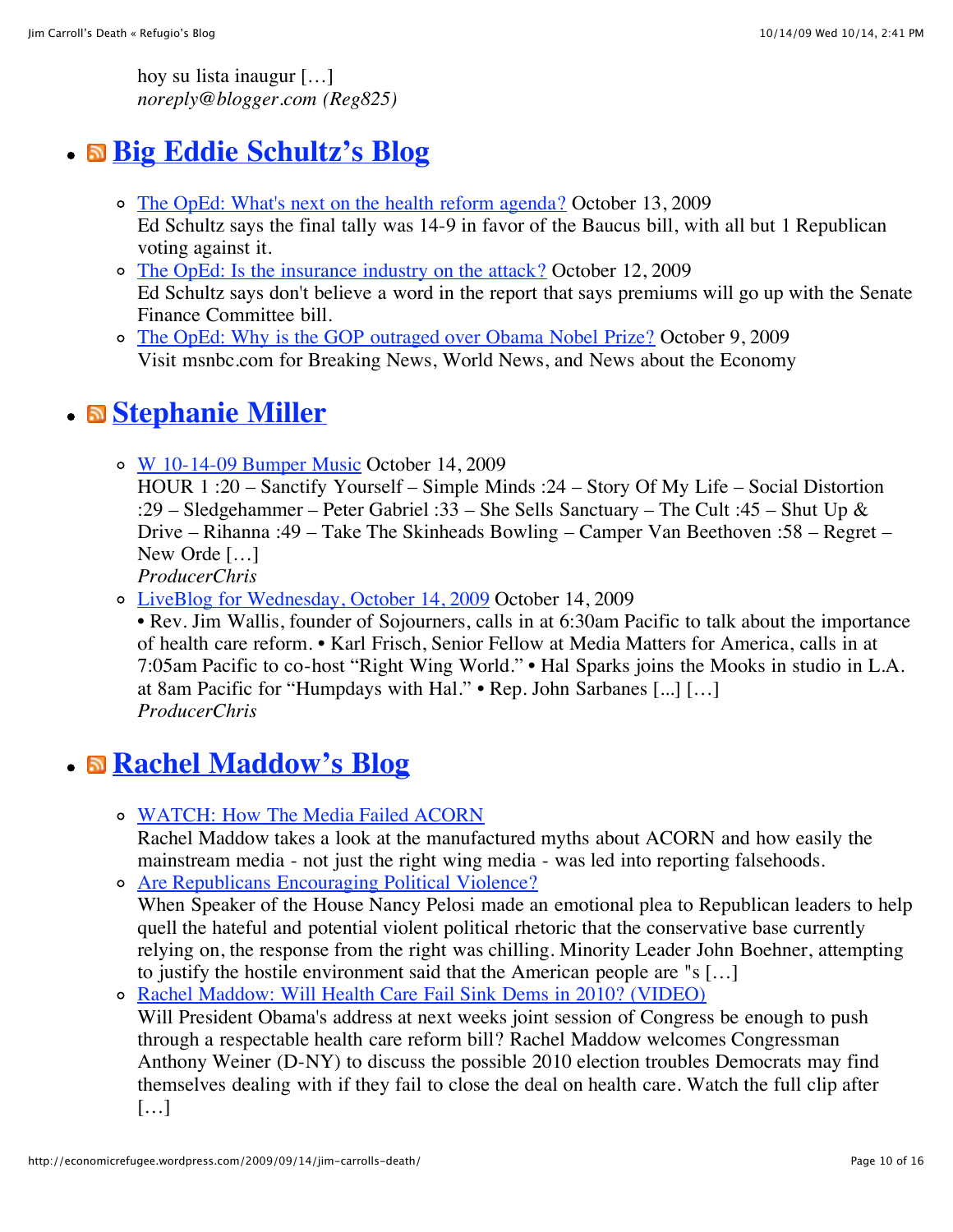# **[Countdown with Keith Olbermann](http://www.msnbc.msn.com/id/3036677/ns/msnbc_tv-countdown_with_keith_olbermann/)**

- [Video: Is reform in the offing?](http://www.msnbc.msn.com/id/3036677/vp/33301044#33301044) October 14, 2009 Oct. 13: Sen. Ron Wyden, D-Ore., talks about the passing of the Baucus health reform bill and whether a public option is still might yet be an option. (Countdown)
- [Video: Is Snowe's vote sufficient?](http://www.msnbc.msn.com/id/3036677/vp/33301087#33301087) October 14, 2009 Oct. 13: The Huffington Post's Lawrence O'Donnell talks about whether Democrats should continue to compromise their health reform plan in the hope that Republicans like Sen. Olympia Snowe, R-Maine, will add their support. (Countdown)
- o [Video: Insurance industry attacks health legislation](http://www.msnbc.msn.com/id/3036677/vp/33301176#33301176) October 14, 2009 Oct. 13: Jonathan Cohn, author of "Sick," talks about the insurance companies' clumsy attack on the Baucus health reform bill and how it may affect the final legislation. (Countdown)

# **[TransBorder Project of the Center for International Policy](http://borderlinesblog.blogspot.com/)**

o [Talking About Insurrection](http://borderlinesblog.blogspot.com/2009/10/talking-about-insurrection.html) October 10, 2009

Getting into the federal building in Pecos, Texas takes political sophistication – something I was apparently lacking when attempting to enter the building for the trial of a couple of immigrant inmates indicted for their role in the Dec. 12-13 incident, let's call it, at the immigrant prison in this far West Texas town.It's the same all over the country. Af […] *noreply@blogger.com (Tom Barry)*

[Technical Wish Fulfillment on the Border -- A History of Waste and Deception](http://borderlinesblog.blogspot.com/2009/09/technical-wish-fulfillment-on-border.html) September 19, 2009

Human rights, racial profiling, social costs,and justice are among the leading concerns of the critics of toughening immigration and border enforcement policies. The immense cost of the immigrant crackdown and new border security programs rarely is mentioned as a reason why U.S. citizens should oppose the buildup by the Department of Homeland Security in the […] *noreply@blogger.com (Tom Barry)*

[Border Congressman's Record on Intelligence](http://borderlinesblog.blogspot.com/2009/09/border-congressmans-record-on.html) September 19, 2009 Earmark and campaign funding scandals continue to tarnish Silver's image an independentthinking moderate. Since becoming chair of the intelligence committee, he has adopted positions that caused consternation, particularly for liberal Democrats. Reyes' vote against the October 2002 resolution authorizing military force in Iraq, his support for immigration r [...] *noreply@blogger.com (Tom Barry)*

# **[Para Justicia y Libertad Blog](http://xicanopwr.com/)**

o [Haters Will Always Hate](http://xicanopwr.com/2009/10/haters-will-always-hate/) October 9, 2009

One thing I learned over the years, there will always be haters. There is not a single thing anyone can do to please everyone. Case in point. Soon after it was announced that President Barack Obama won the Nobel Peace Prize, the haters came out to hate, calling the Nobel Peace Prize a joke. From the [...]

*XicanoPwr*

[Rick Perry Pulls A Rove](http://xicanopwr.com/2009/10/rick-perry-pulls-a-rove/) October 6, 2009

Last week, Gov. Rick Perry accused his political opponents – mainly Sen. Kay Bailey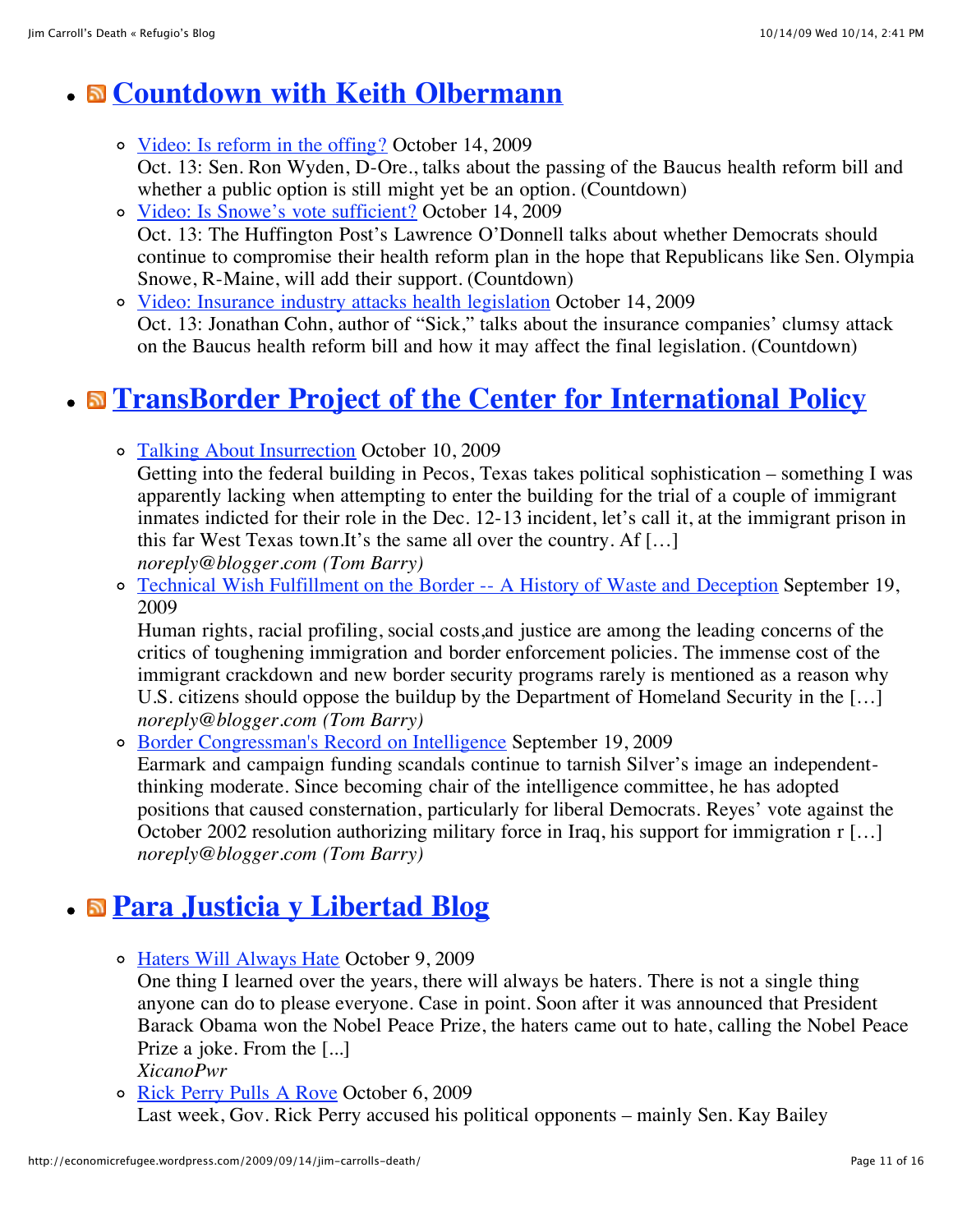Hutchison – of sabotage for crashing his campaign Web site during a live Web broadcast. In a statement e-mailed to reporters, Mark Miner, campaign spokesman, said: "Today's 'Talkin' Texas' webcast by Gov. Perry was deliberately inter […] *XicanoPwr*

[Texas Progressive Alliance Blog Round-Up: 10/05/2009](http://xicanopwr.com/2009/10/texas-progressive-alliance-blog-round-up-10052009/) October 5, 2009

The Texas Political Alliance hopes that everyone reading this today has ensured they are registered to vote in the November election, as the deadline for doing so is Monday, October 5. The Texas Cloverleaf reviews proposed changes to the city of Denton's charter that will be on the November ballot. CouldBeTrue of South Texas Chisme notices Rick [...] *XicanoPwr*

# **B** [The Sanctuary](http://Promigrant.org/)

- [Family Unity Can't Wait Luis Gutierrez Unveils His Principles For Immigration Reform](http://Promigrant.org/diary/1036/family-unity-cant-wait-luis-gutierrez-unveils-his-principles-for-immigration-reform) October 14, 2009 *kyledeb*
- [Immigration Reform is a Crucial Part of the Movement for Change](http://Promigrant.org/diary/1035/immigration-reform-is-a-crucial-part-of-the-movement-for-change) October 14, 2009 *Duke*
- [You can't have it both ways, CNN](http://Promigrant.org/diary/1034/you-cant-have-it-both-ways-cnn) October 13, 2009 *Duke*

#### **[God's Politics Blog](http://blog.sojo.net/)**

[Adam Smith Meets the Rich Young Ruler: Health Care and the Common Good](http://blog.sojo.net/2009/10/14/adam-smith-meets-the-rich-young-ruler-health-care-and-the-common-good/) October 14, 2009

For more than sixty years American presidents have tried to reform our health-care system, to no avail. In the same time period, all other developed nations have set up systems that insure all their citizens, that spend less per capita…

*LaVonne Neff*

[Love Casts Out Fear, Not Immigrants](http://blog.sojo.net/2009/10/14/love-casts-out-fear-not-immigrants/) October 14, 2009

What is at the core of the immigration issue? What is the driving force of the debate? I say it is fear. What's at the core of the debate, in my opinion, is a cultural fear that grows out of cultural…

*José Morales*

['Faith for People Who Don't Like Religion': Interview with Frank Schaeffer](http://blog.sojo.net/2009/10/14/faith-for-people-who-dont-like-religion-interview-with-frank-schaeffer/) October 14, 2009 In my ongoing quest to find a third way between the extremes espoused by the Religious Right and their secular counterparts, I came across the Frank Schaeffer's latest book Patience with God: Faith for People Who Don't Like Religion (or… *Becky Garrison*

# **[Cognitive Policy Works](http://www.cognitivepolicyworks.com/)**

[Is Health Care Like a Food Processor \(The Moment of Reckoning is Upon Us\)](http://www.cognitivepolicyworks.com/2009/09/23/is-health-care-like-a-food-processor/) September 23, 2009

Co-authored by Eric Haas and Joe Brewer, consulting partners at Cognitive Policy Works.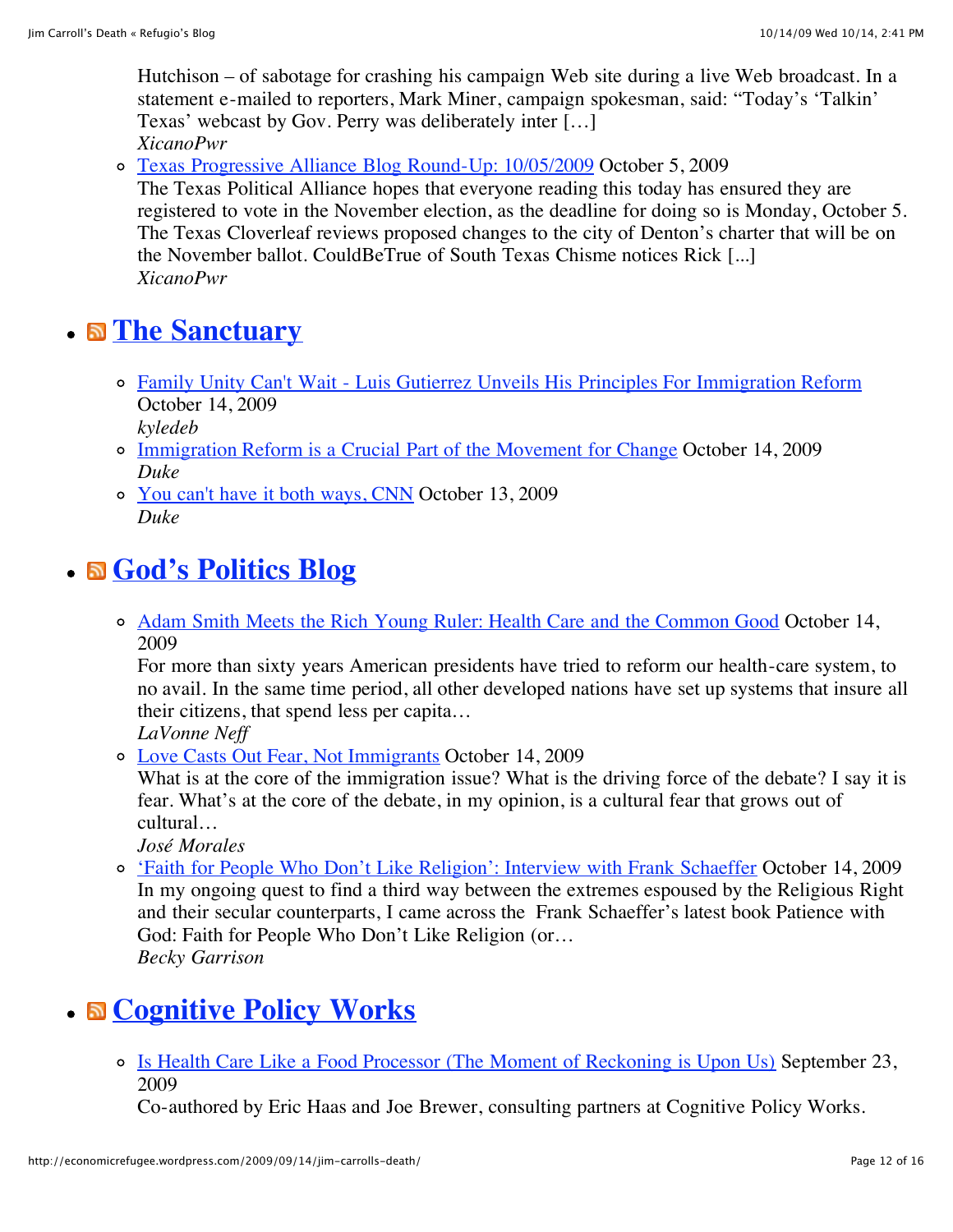They offer consulting and coaching services based on insights from the cognitive sciences to health care advocates and progressive organizations. Health care and food processors are different. When it comes to health care, it is both right and smart for me – and everyon [...] *Joe Brewer*

o [How to Make "Green" an Identity](http://www.cognitivepolicyworks.com/2009/09/22/how-to-make-green-an-identity/) September 22, 2009

Tom Cromption and I are working hard to develop our framework for identity campaigns into a useful set of tools for environmental advocates. It won't be long now until the report we've been working on goes out into the world (just a few more weeks). While you wait on the edge of your seats, here's [...]

*Joe Brewer*

[No Place to Hide: Torture, Psychologists, and the APA](http://www.cognitivepolicyworks.com/2009/09/18/no-place-to-hide-torture-psychologists-and-the-apa/) September 19, 2009

The role that psychologists and the American Psychological Association (APA) have played in the context of detainee abuse and torture is a pressing concern for the profession of psychology and for everyone committed to human rights. There are now many excellent resources available for those interested in learning more and taking action–including carefully r […] *Roy Eidelson*

# **[New Politics Institute](http://www.newpolitics.net/aggregator/categories/1)**

[New Tools: Thursday New Tools Feature: Wave Goodbye to Old Methods of Communication](http://ndn.org/blog/2009/06/thursday-new-tools-feature-wave-goodbye-old-methods-communication-and-collaboration) and Collaboration June 4, 2009

At Google's recent "I/O" developer conference in San Francisco, the company unveiled an intriguing new tool called Wave, which Google deems its attempt to "reinvent email for the 21st century." That is, however, an inaccurate and outdated way of thinking about what Wave really is. Wave is a web-based, open-source platform that is des […]

- [New Tools: Obama in Cairo: the Speech Heard \(and Texted, Facebooked\) Around the World](http://ndn.org/blog/2009/06/obama-cairo-speech-heard-and-texted-facebooked-around-world) June 4, 2009
- [New Tools: Technology & Democracy in China: Twitter, Facebook and Hotmail Go Dark](http://ndn.org/blog/2009/06/technology-democracy-china-twitter-facebook-and-hotmail-go-dark-tiananmen-anniversary) Before Tiananmen Anniversary June 4, 2009

# **[VoteVets Action Alerts](http://www.votevets.org/)**

o [In New Ad, Veterans Speak Out on Clean Energy and Security](http://votevets.org/pages/?id=0028) September 9, 2009 It's not just a question of American Energy, It's a Question of American Power.

[Your Petition on Blue/Gold Star Flag Act Delivered!](http://votevets.org/news?id=0235) July 10, 2009 VoteVets.org Delivers Petition Signatures on Blue/Gold Star Flag Act to Congressman John Boccieri

o [Demand the Truth About Torture](http://votevets.org/pages/?id=0025) May 29, 2009 Watch the Video and Sign Our Petition to Demand the Truth About The Torture of Detainees

# **a** accountability **NOW**

[New York Democrats– Not the White House– Should Choose their Nominee for Senate](http://accountabilitynowpac.com/2009/05/17/new-york-democrats-not-the-white-house-should-choose-their-nominee-for-senate/) May 17, 2009

Accountability Now PAC announced today that it regretted President Obama's efforts to clear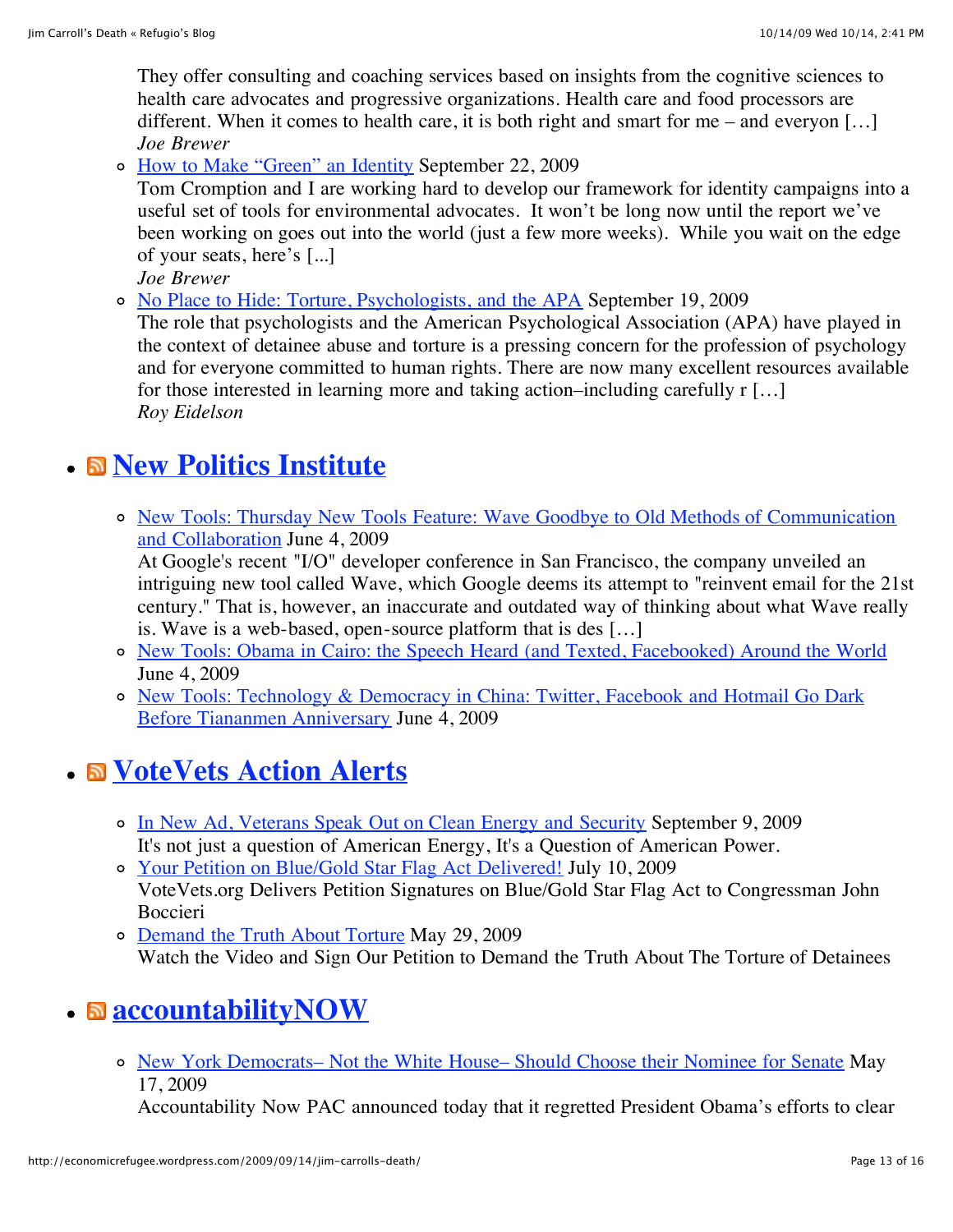the primary field for next fall's New York Senate primary. Congressman Steve Israel today announced that, because of President Obama's intervention, he was not running for Senate despite having received "encouragement to pursue this fight from all corners of our grea [...] *admin*

[Accountability Now PAC Believes Pennsylvania Democrats Should Choose their Nominee](http://accountabilitynowpac.com/2009/05/01/accountability-now-pac-believes-pennsylvania-democrats-should-choose-their-nominee/) May 1, 2009

Voters, not elites, should choose their representatives Accountability Now PAC announced today that it opposed efforts by elites to deny Pennsylvania Democrats their right to choose a candidate for U.S. Senate. Powerbrokers claim to have promised Senator Arlen Specter a "clear field" in next spring's Democratic Primary for U.S. Senate. "We believe th […] *admin*

[Newest Democrats buck party leadership at times](http://accountabilitynowpac.com/2009/04/30/newest-democrats-buck-party-leadership-at-times/) April 30, 2009

Associated Press by Ben Evans Accountability Now, a coalition of activists and labor unions, has begun raising money to mount primary challenges to some Democrats. Director Jeff Hauser said the organization recognizes that ideologies vary widely by region but is concerned that new members eager to raise money for re-election are being too strongly influenced […] *admin*

# **[DailyKosTV](http://www.dailykostv.com/videofeed.xml)**

- [Michael Steele: "I'm the cow on the tracks"](http://www.dailykostv.com/) October 14, 2009 Ohhhh, you dumb fucker. *Jed Lewison*
- [Schumer calls on Reid to include public option in Senate bill](http://www.dailykostv.com/) October 14, 2009 Transcript:SCHUMER: I am very optimistic that we`re going to get a strong public option. The House is standing firm on public option. And I think all of those, when they saw the vote in the finance committee who thought, "Oh, it`s over," hadn`t really read the situation correctly.STEWART: Well, how do you get […] *Jed Lewison*
- [Stewart interviews "Hero of the Hudson," Cpt. Chesley Sullenberger](http://www.dailykostv.com/) October 14, 2009 *Jed Lewison*

# **[Congress Matters](http://www.congressmatters.com/)**

[Today in Congress](http://www.congressmatters.com/storyonly/2009/10/14/84722/407) October 14, 2009

In the House, courtesy of the Office of the Majority Leader: FLOOR SCHEDULE FOR WEDNESDAY, OCTOBER 14, 2009 House Meets At... 10:00 a.m.: Legislative Business First Vote Predicted... 1:00 – 2:00 p.m. Last Vote Predicted... 3:00 – 4:00 p.m. "One Minutes" (15 per side) Suspensions (17 Bills) H.Res. 408 - Recognizing the vital role […] *David Waldman*

- [House & Senate wrap-up](http://www.congressmatters.com/storyonly/2009/10/13/22517/436) October 14, 2009 *David Waldman*
- o [Concern trolled to death... again.](http://www.congressmatters.com/storyonly/2009/10/13/18055/785) October 13, 2009

Remember when we had to swallow Joe Lieberman (I-CT) retaining his gavel so that we'd "have 60 votes" for all the good stuff? Of course you do, I've talked about it every damn day since forever. Wanna see some first class concern trolling on it? Lanny F-ing Davis, November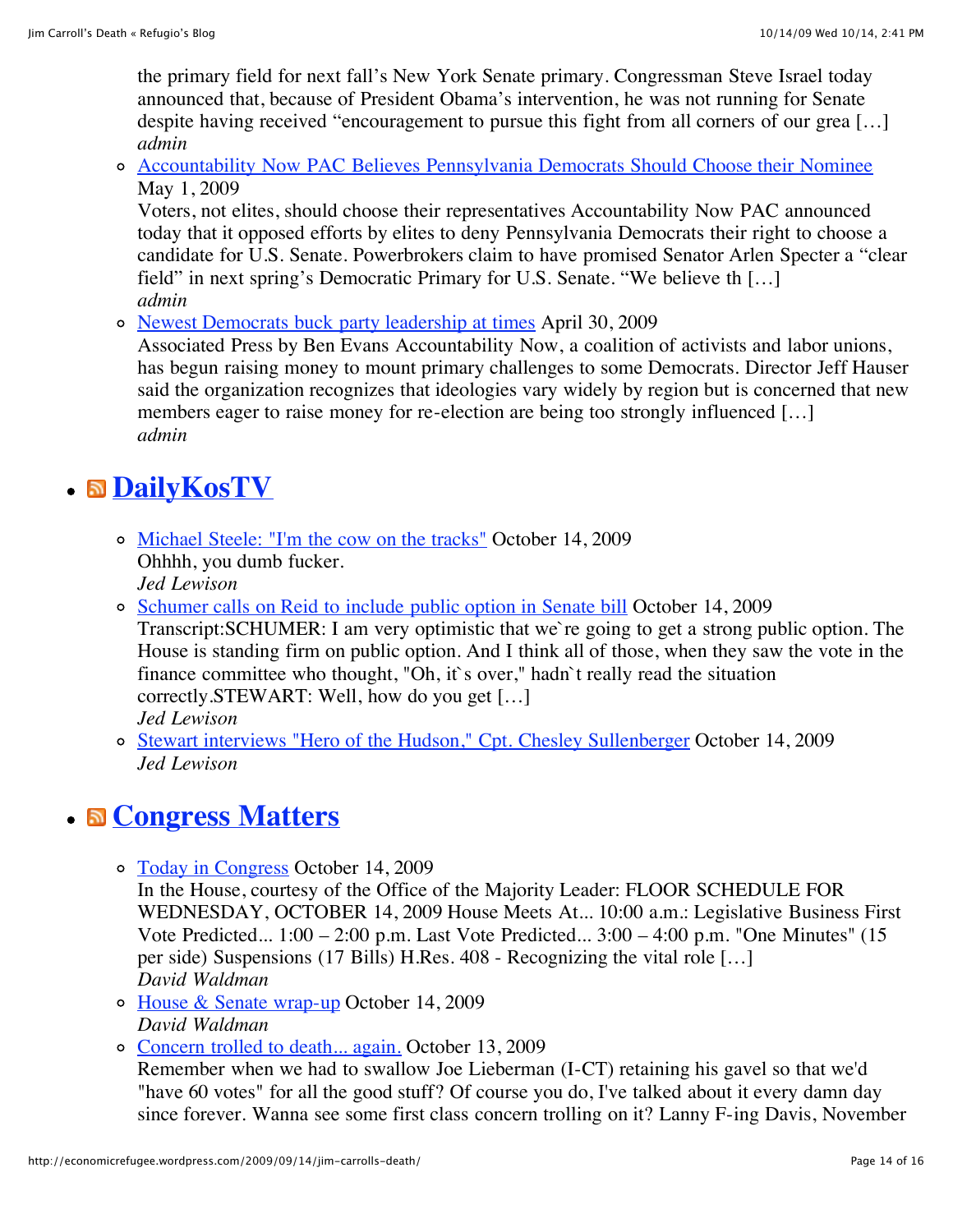2008: Here's a great idea for Democratic Senators: just […] *David Waldman*

# **[TruthOut.org](http://www.truthout.org/articles/feed)**

- o [Seniors and Their Doctors](http://www.truthout.org/1014097) October 14, 2009
- [Let's Get Real About Israel and Iran](http://www.truthout.org/1014096) October 14, 2009
- [US Supreme Court to Hear Appeal by Former Enron CEO Jeff Skilling](http://www.truthout.org/1014095) October 14, 2009

# **[Mark Gold's \(Heal the Bay's President\) Blog](http://spoutingoff.wordpress.com/)**

o [Remembering Dorothy](http://spoutingoff.wordpress.com/2009/10/13/remembering-dorothy/) October 13, 2009

A year ago today, California's environmental community lost a giant: Dorothy Green. Tireless. Visionary. Selfless. Brilliant. Fearless. Passionate. Warm. Driven. Inspiring. Leader. Mentor. Friend. These words only begin to describe this remarkable woman. I miss her each and every day. Every time I see an article or e-mail on California's water crisis, […] *spoutingoff*

o [Ground Control to Guy](http://spoutingoff.wordpress.com/2009/10/10/ground-control-to-guy/) October 10, 2009

Today's guest blogger is Refugio Mata, Inland Outreach Coordinator at Heal the Bay On the heel's of NASA's "bombing" of the moon, another event was beamed to earth from space. The two events had nothing to do with one another, but together they turned eyes heavenward. At least for a day, the call for the protection [...] *spoutingoff*

[Deja Poo](http://spoutingoff.wordpress.com/2009/10/08/deja-poo/) October 8, 2009

Scientists claiming that poorly treated sewage poses no ecological harm to local marine life. Bureaucrats claiming that their sewage treatment system has a spotless record despite a long history of major sewage spills. The mayor claiming that the large city deserves a waiver from the full secondary treatment requirements of the 1972 Clean Water Act [...] *spoutingoff*

# **[The City Project Blog](http://www.cityprojectca.org/blog)**

[El Pueblo Brunswig Building Garnier Block Renovation](http://www.cityprojectca.org/blog/archives/2608) October 14, 2009

El Pueblo Brunswig Building Garnier Block Renovation as of October 2009 Brunswig Annex (1897) and Brunswig Warehouse (ca. 1912): The Brunswig Annex was constructed on the site of the old Los Angeles Gas Company as a 2-story structure. In 1909, a third story was added. It originally was used by the Braun Drug [...]

*Robert Garcia*

[KCET SoCal Parks Free the Beach!](http://www.cityprojectca.org/blog/archives/2598) October 13, 2009

"The California Coastal Commission recently approved efforts by the Santa Monica Mountains Conservancy to improve access to beaches, trails, and camping in Malibu. The City of Malibu and residents have responded with lawsuits. This is the latest chapter in a decades long struggle for the right to reach the beach. . . . Rio de Janeiro, like Los Angeles, […] *Robert Garcia*

[Baldwin Hills Community Oil Field Regulations Town Hall Meeting October 15 6 pm](http://www.cityprojectca.org/blog/archives/2591) October